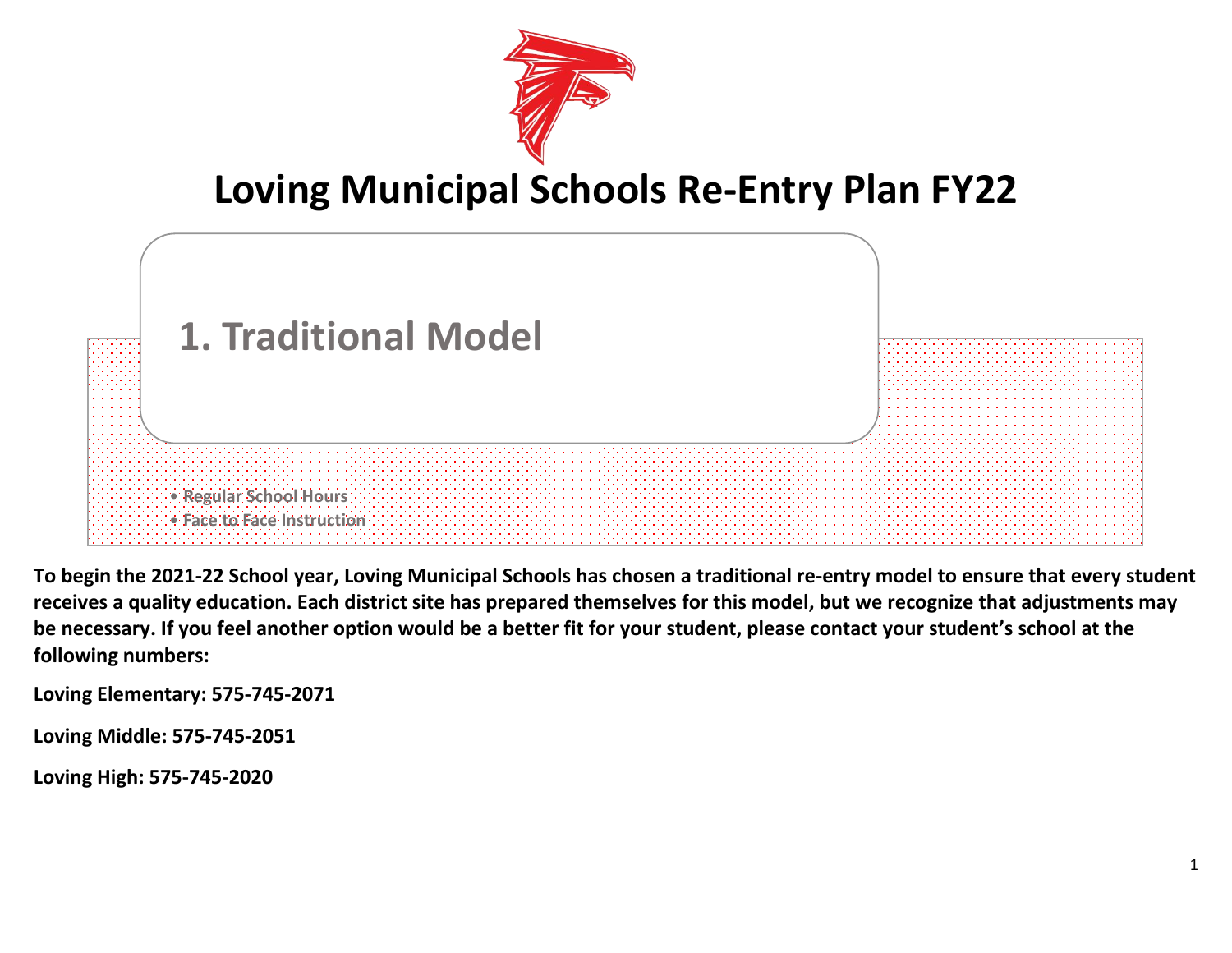# **Our Commitment**

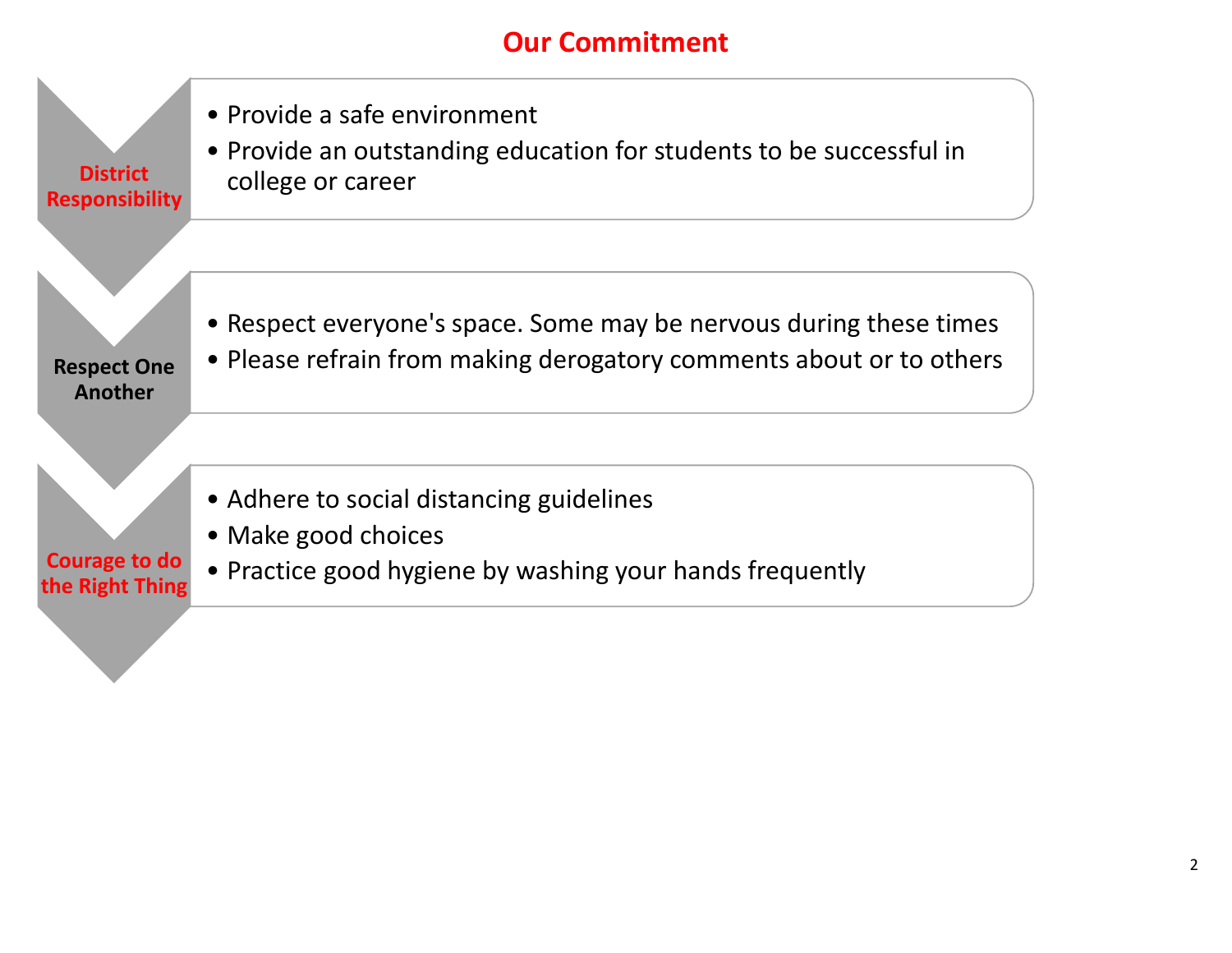### **Student Protocols**

- ADA accommodations will be maintained, including for medical reasons
- Classrooms will adhere to social distance guidelines to the greatest extent possible
- Gatherings in hallways are not recommended, students should actively transition from class to class during passing periods
- Classrooms will be cleaned and disinfected daily
- All used student desks will be disinfected throughout the instructional day
- Hand Sanitizer will be available in all classrooms and at hallway stations

#### **General Guidelines:**

- STAY AT HOME WHEN SICK, except to receive medical care
- Wash your hands frequently with soap and water
- Use hand sanitizers located throughout building
- Cover your cough or sneeze with a tissue, then throw the tissue in the trash and wash your hands. If no tissue, cough into your elbow.
- Handshaking and hugs are discouraged.
- Maximize the use of outdoor seating areas and social distancing for any group activities, when possible.
- Avoid touching any other student's personal belongings, laptops, phones, etc.

#### **These protocols and guidelines are subject to change. We will communicate updates through our social media and other means.**

## **Employee Protocols**

- Each faculty member will set hours to assist students with instructional needs
- Notify the principal if you are ill.
- ADA accommodations will be maintained, including medical reasons

#### **Office Hours Protocol:**

- Make appointments to discuss instructional matters with students. This helps prevent inadvertent gatherings
- Avoid using other employees' phones, desks, offices, or other work tools and equipment, when possible. Clean and disinfect them before and after use.
- Students have been asked to make appointments in advance before seeing faculty, advisors and/or other employees.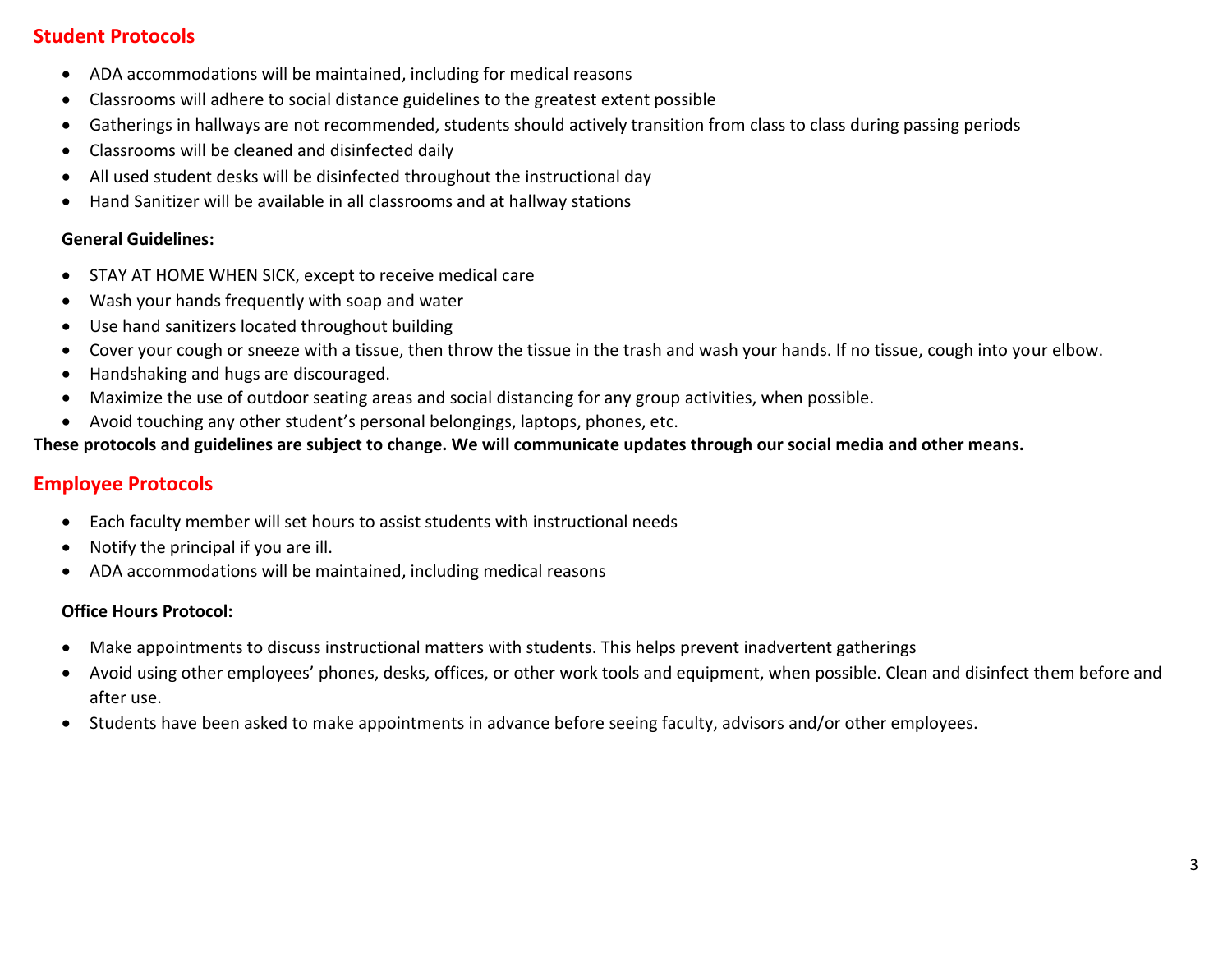#### **General Guidelines:**

- STAY HOME WHEN SICK, except to get medical care
- Wash your hands frequently with soap and water
- Use the hand sanitizer frequently, found throughout each building. Cover your cough or sneeze with a tissue, then throw the tissue in the trash and wash your hands. If no tissue, cough into your elbow
- Handshaking and hugs are discouraged
- Do not bring bulk food to campus to share with other employees.
- Use outdoor seating areas and social distancing for any small group activities, when possible.
- Avoid touching any other's personal belongings, laptops, phones, etc.

**These protocols and guidelines are subject to change. We will communicate updates through our email and other means.**

### **Students Prior to Leaving Home**

- Parents checks child for symptoms, if fever over 100 observed, child remains at home until symptom-free for 48 hours; contact school to report absence
- Wash hands with soap prior to leaving home
- Ensure all materials needed for school are in hand (i.e. homework, supplies, etc.)

#### **Bus Riders:**

- Student stays in vehicle while waiting for bus to observe proper social distancing
- If student has temperature over 100 they will return home with parent
- Hand sanitizer will be used entering and leaving the bus
- Students must observe proper social distancing while loading and unloading of bus
- All buses will be disinfected after each use

## **Entering School Buildings**

- Any student that has a fever above 100 will be isolated and sent home (confidentiality will be maintained)
- Students and staff will follow hallway traffic flow signage
- Visitor restrictions are in place and all visitors will be screened prior to entering
- Large gatherings should be avoided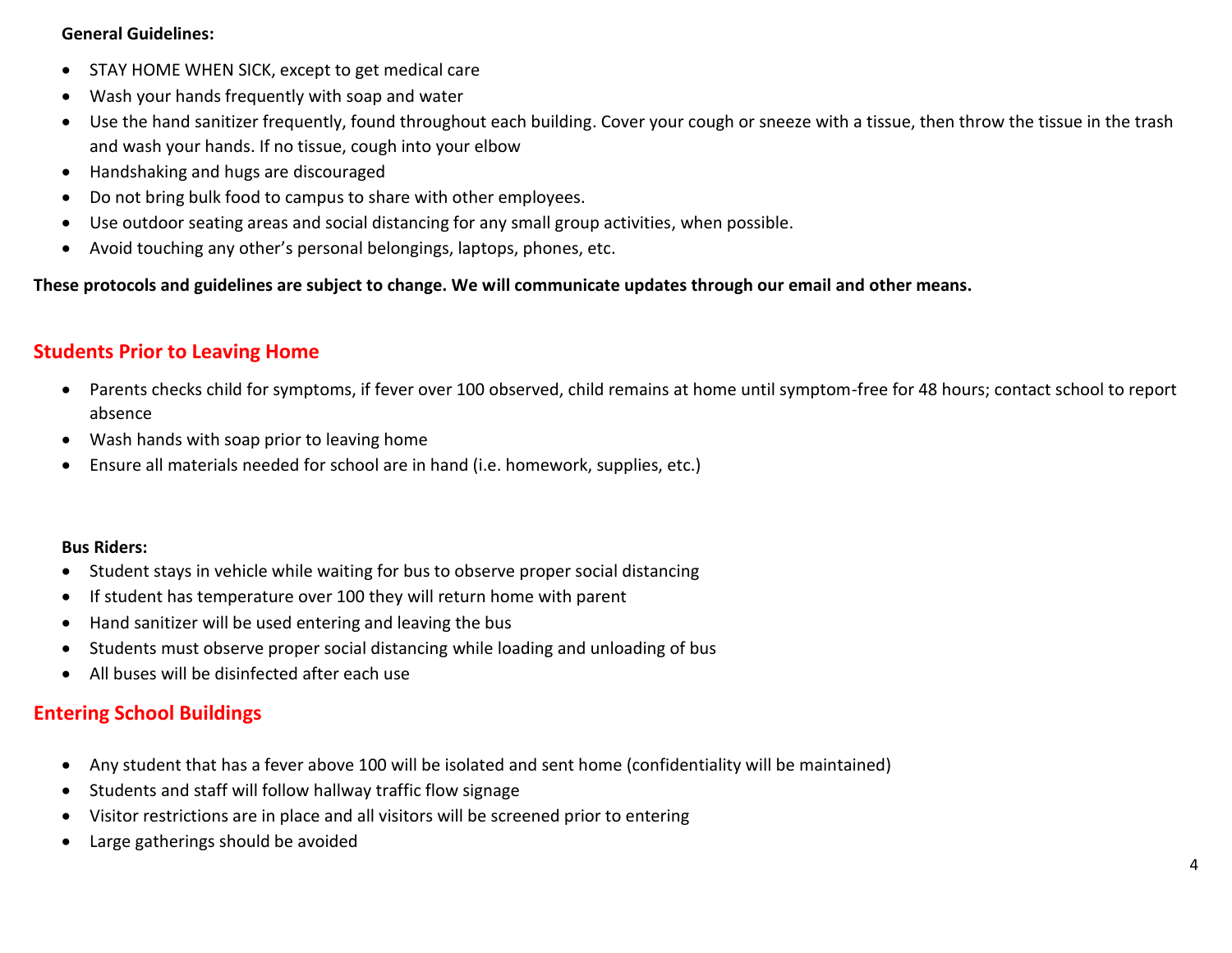#### **Transitions:**

- Follow all hallway traffic signage
- Large group gatherings should be avoided (especially in parking lots and common areas)
- Classrooms will observe distancing rules to the greatest extent possible
- Please observe and follow all hygiene signage
- Extra-curricular activities will follow NMAA guidelines

#### **Meals:**

- Meals will be provided for every student every day
- Lunches may be brought from home, but must be kept in specified locations until lunch time
- Cafeterias will be sanitized after each daily use
- Social distancing rules will be followed in cafeteria

#### **Prevention:**

- Proper hygiene measures will be taught and reinforced (hand washing, cough covering, face coverings, social distancing, etc.)
- Hand soap and sanitizers will be available daily. Frequent hand washing will be a priority
- Frequently touched surfaces will be cleaned and sanitized daily
- Students may bring their own water bottles from home. Water filling stations will be available (water fountains will be limited)
- Deep cleaning of schools prior to opening, school breaks and evenings will occur

#### **Temporary Building Closure:**

- Instruction will continue using remote learning model
- Building closed off, 24 hour wait before disinfection/sanitization process occurs. Ensure safe and correct application of disinfectants occurs and keep all products away from children
- Advise all sick staff members and students not to return until NMDOH criteria has been met in order to discontinue isolation
- District to implement contact tracing guidelines in collaboration with NMDOH
- If school is closed and remote learning model is to be used, a 48-hour turnaround will be followed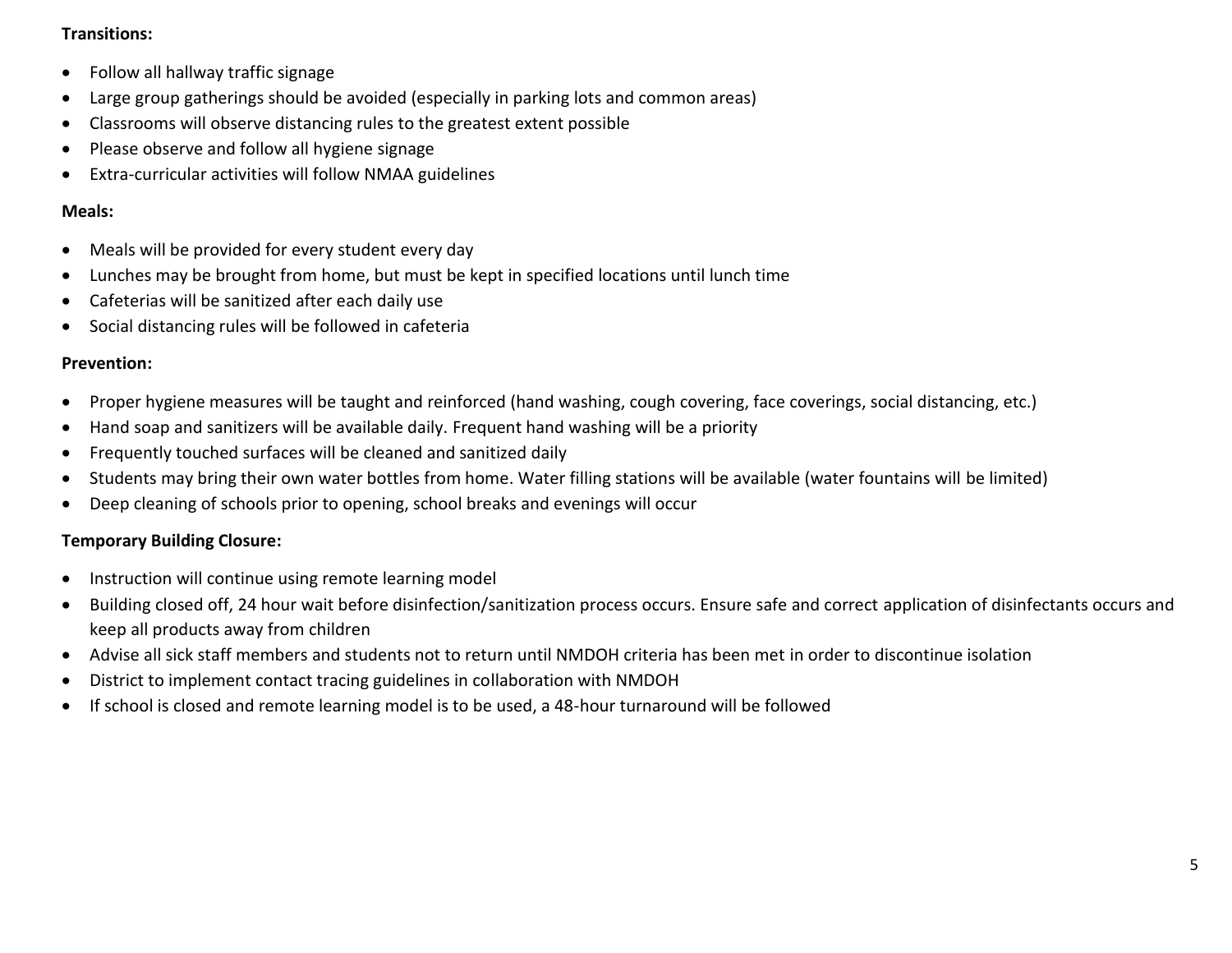# **Loving Elementary Re-entry Model**

| <b>Emphasis on Reading</b>                                         |                         |                                    |  |
|--------------------------------------------------------------------|-------------------------|------------------------------------|--|
| <b>Reading Support:</b>                                            |                         | <b>Intervention Support</b>        |  |
| <b>Guided Reading</b>                                              | <b>Fluency Practice</b> | <b>Independent Reading</b>         |  |
| <b>Number</b><br><b>Sense</b><br><b>Emphasis on</b><br><b>Math</b> |                         | <b>Math Fluency</b><br>Measurement |  |
|                                                                    | <b>Calculations</b>     | Problem<br>Solving                 |  |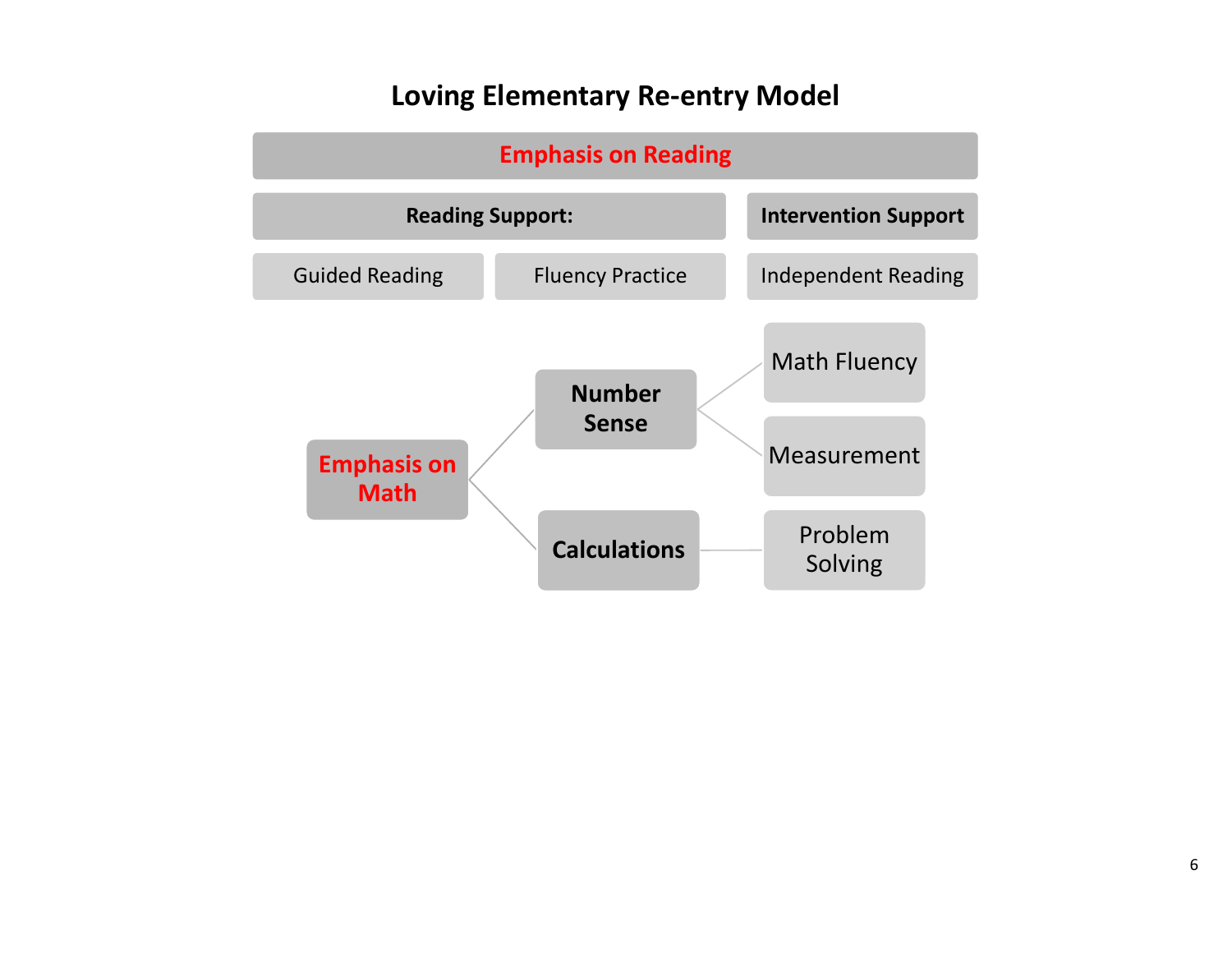# **Loving Elementary Re-Entry Model FY22**

**Pre-K:** Both morning and afternoon classes will begin the 2021-22 school year using a face to face direct instruction model. This age group requires hands on learning and direct instruction to help new students navigate our instruction model. We have found that this model best serves the interest of all stakeholders (Staff, Student, Family).

**Kinder:** Our kindergarten classrooms will begin the 2021-22 school year using a face to face direct instruction model. This age group requires intensive hands on/direct instruction for reading and math. Our reading core involves the use of phonics and the development of student phonemic awareness, high vocabulary, word fluency and whole word usage in order for these students to begin to develop strong literacy skills, in preparation for advancement to our first grade model.

**1 st Grade:** Our First grade classrooms will begin the 2021-22 school year using a face to face direct instruction model. This age group requires intensive hands on/direct instruction for reading and math. Our reading core involves the use of phonics and the development of student phonemic awareness, high vocabulary, word fluency and whole word usage in order for these students to further hone their literacy skills, in preparation for advancement to our second grade model.

2<sup>nd</sup> Grade: Our Second grade classrooms will begin the 2021-22 school year using a face to face direct instruction model. This age group requires intensive hands on/direct instruction for reading and math. Our reading core involves the use of phonics and the development of student phonemic awareness, high vocabulary, word fluency and whole word usage in order for these students to further hone their literacy skills, in preparation for advancement to our third grade model.

**3 rd Grade:** Our Third grade classrooms will begin the 2021-22 school year using a face to face direct instruction model. This age group requires additional literacy and math skills to fully complement their reading ability. These students will advance their curricular knowledge using our reading to learn model of instruction, in preparation for advancement to our fourth grade model.

**4 th Grade:** Our Fourth grade classrooms will begin the 2021-22 school year using a face to face direct instruction model. This age group will enrich their knowledge of reading and math using various manipulatives and resources provided throughout the instructional year, in preparation for advancement to our fifth grade model.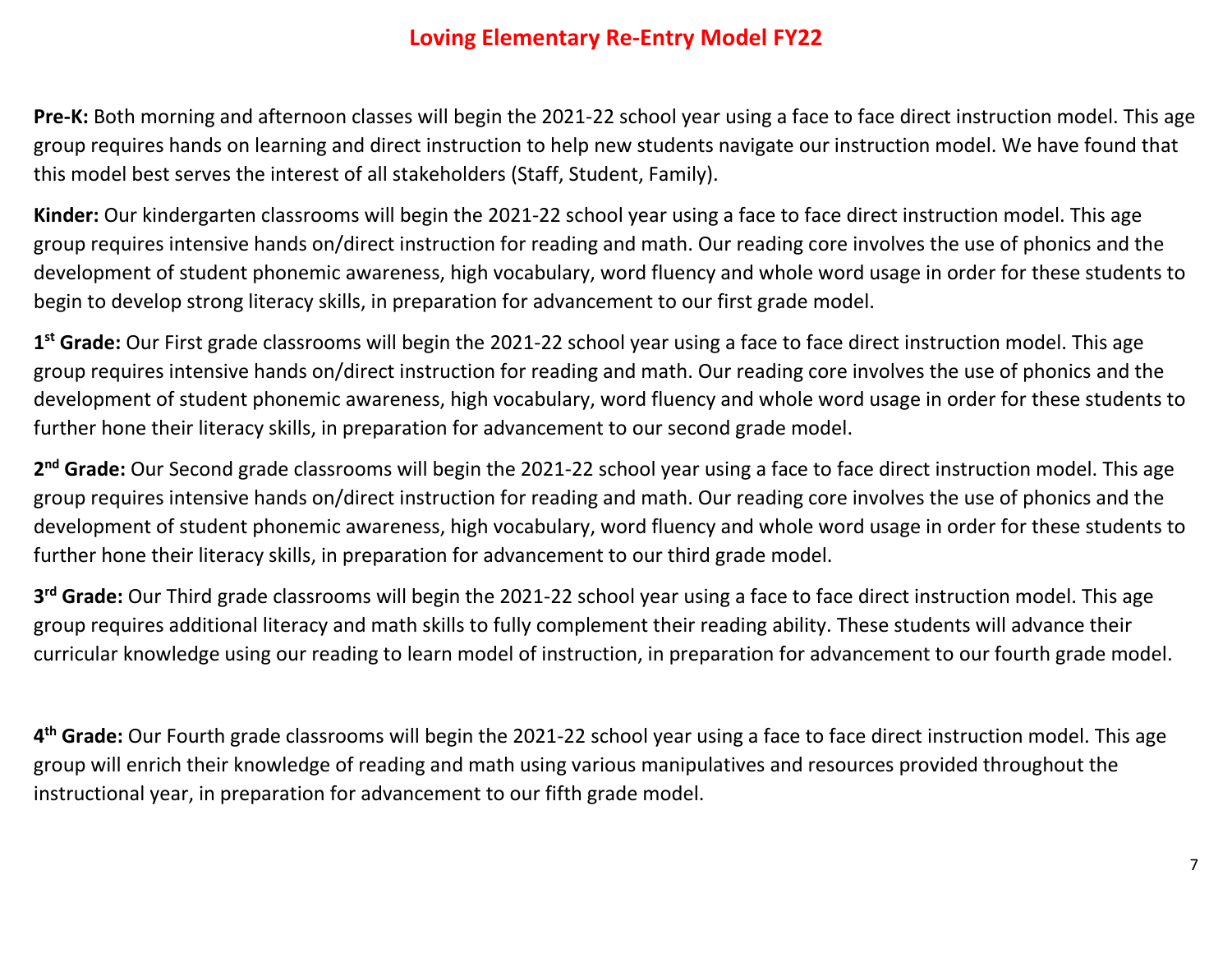**5 th Grade:** Our Fifth grade classrooms will begin the 2021-22 school year using a face to face direct instruction model. This age group will continue to enrich their knowledge of reading and math using various manipulatives and resources provided throughout the instructional year, in preparation for advancement to our middle school model.

All special classroom pullouts (PE, Music, Library, Etc.) will continue using our direct instruction model. Any additions or modifications to meet varied student needs will be addressed on an individual student need.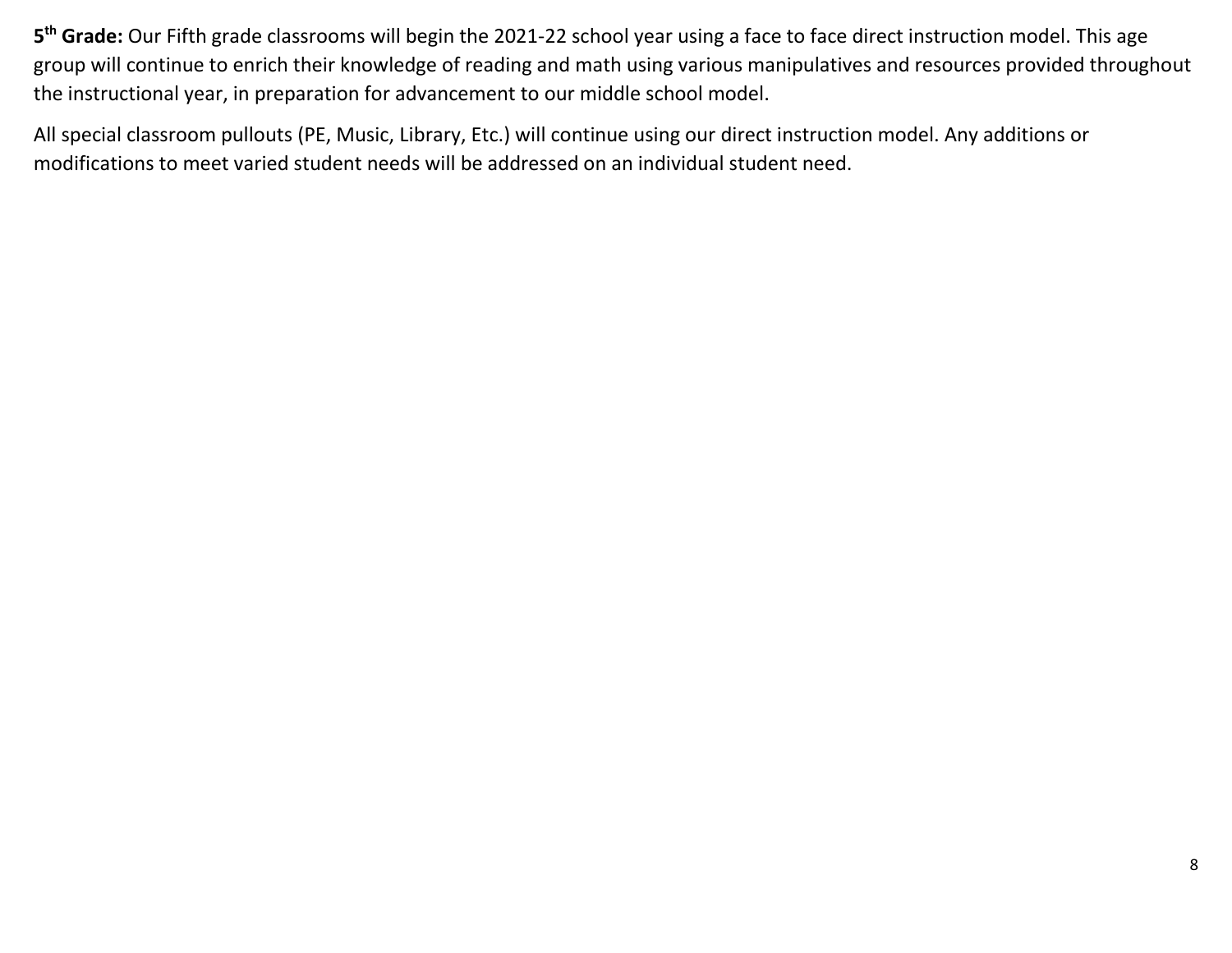# **Loving Middle School Re-Entry Plan FY22**

Loving Middle School has designed a re-entry plan that places students and teacher's safety as the top concern. This reentry plan will allow students to attend school four days a week using a direct instructional model. Each core grade level course will be adjusted to allow for the maximum spacing allowed. While attending the four days a week at Loving Middle school, students will follow a structured, organized schedule.

In order to keep the student's safety needs in mind, each classroom teacher will teach rigorous routines and procedures the students will follow in the classroom setting as well as during transitional time. Routines and procedures will be developed school wide to ensure that students understand the common language of how to transition and move about the school.

#### **Proposed 6 th through 8th Grade Student Schedule**:

1<sup>st</sup> period-8:00-9:25- During first hour, the core teacher will allow twenty minutes for the student to eat breakfast. The remainder of the time will be allotted for direct instruction.

**2 nd period**- 9:29-10:24- Direct instruction

**3 rd period**- 10:29-11:23- Direct instruction

**4 th period**- 11-27-12:22- Direct instruction

**12:22-1:00-** Student Lunch

**5 th Period-** 1:00-1:54- Direct instruction

**6 th Period-** 1:59-2:53- Direct instruction

**7 th Period-** 2:58-3:52- Direct instruction

Structured interventions and enrichments will be provided through each core class. Additional student individual academic needs will be supported based on defined needs.

#### **Transitions:**

 During transitions, students will transition at all times with a staff member. The staff member will ensure that student cohorts are together while students maintain social distancing.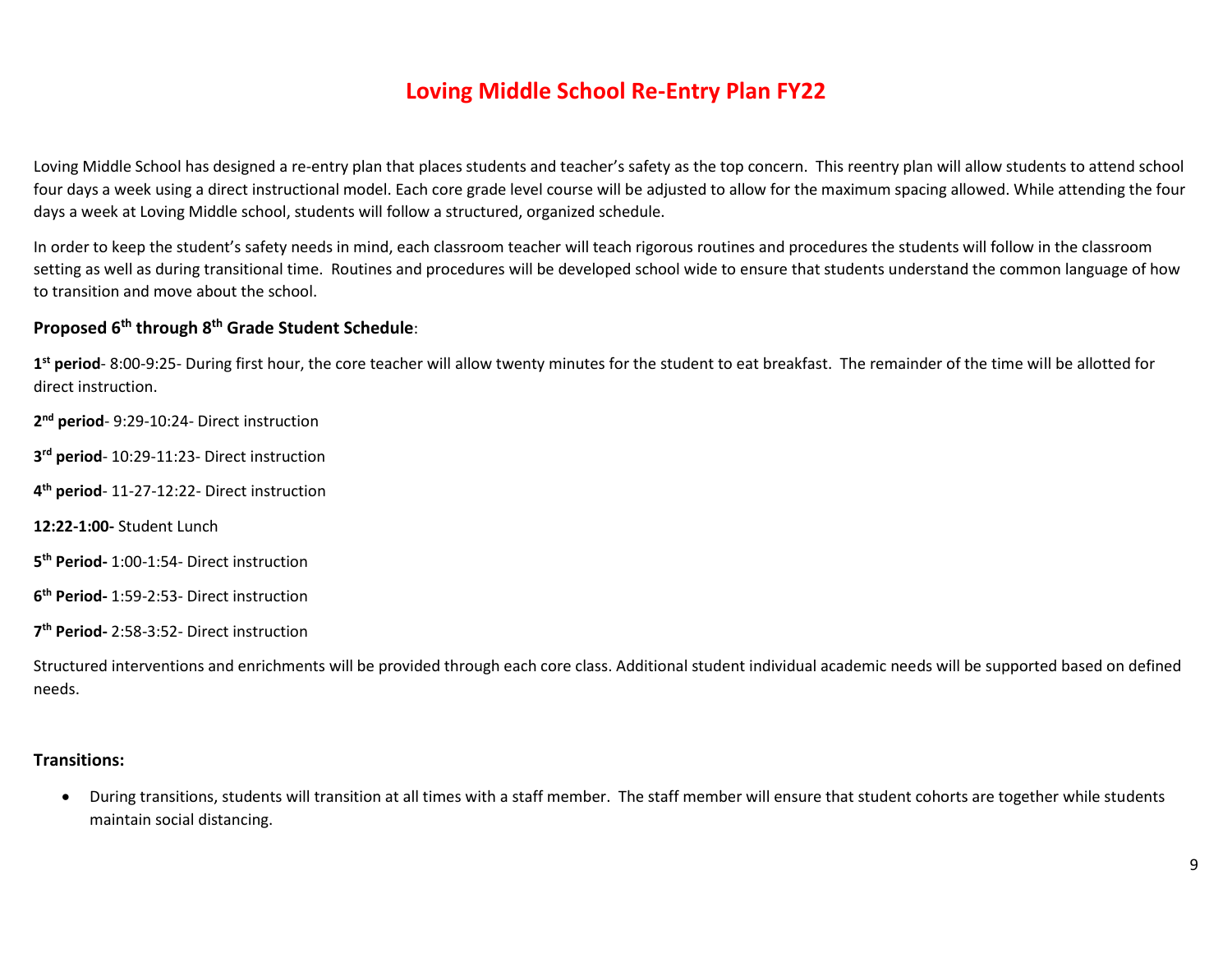#### **Breakfast:**

Breakfast will be served to students during first period in the classroom setting. Cafeteria workers will provide breakfast in breakfast boxes.

#### **Lunch:**

- All students at Loving Middle School will have lunch from 12:20 p.m. -1:00 p.m.
- Students will eat lunch within the confines of the cafeteria, library and outdoor spaces provided.

#### **Entry Plan / Dismissal Plan**

- Each student will be assigned an entry point. The first hour teacher will meet the students at the entry point, check them in and then escort the cohort to the classroom setting.
- When bus students arrive in the mornings, students will walk around the outside of the building to their assigned entry point.
- All Bus students will be released from building at 3:45
- Each teacher will transition their students out of the building
- Mrs. Ballard and Mrs. Cooksey will be outside mornings guiding kids to entry points and enforcing social distancing.
- Mrs. Ballard and Mrs. Cooksey will be in hallways and outside after school to enforce social distancing.

#### **Re- Entry Notes Proposal**

- All teachers will have their curriculum, scope and sequence and daily academic needs available through Canvas to help any student that is absent or away to maintain their academic learning.
- Each teacher will establish a set of routine and procedures for transitions and restroom breaks.

#### **Illnesses**

If a student becomes ill with any symptoms, contact the Principal or the front office immediately. The student will be taken to the isolation room and the nurse will be notified. If a staff member becomes ill, please contact the Principal immediately and proper precautions will be followed.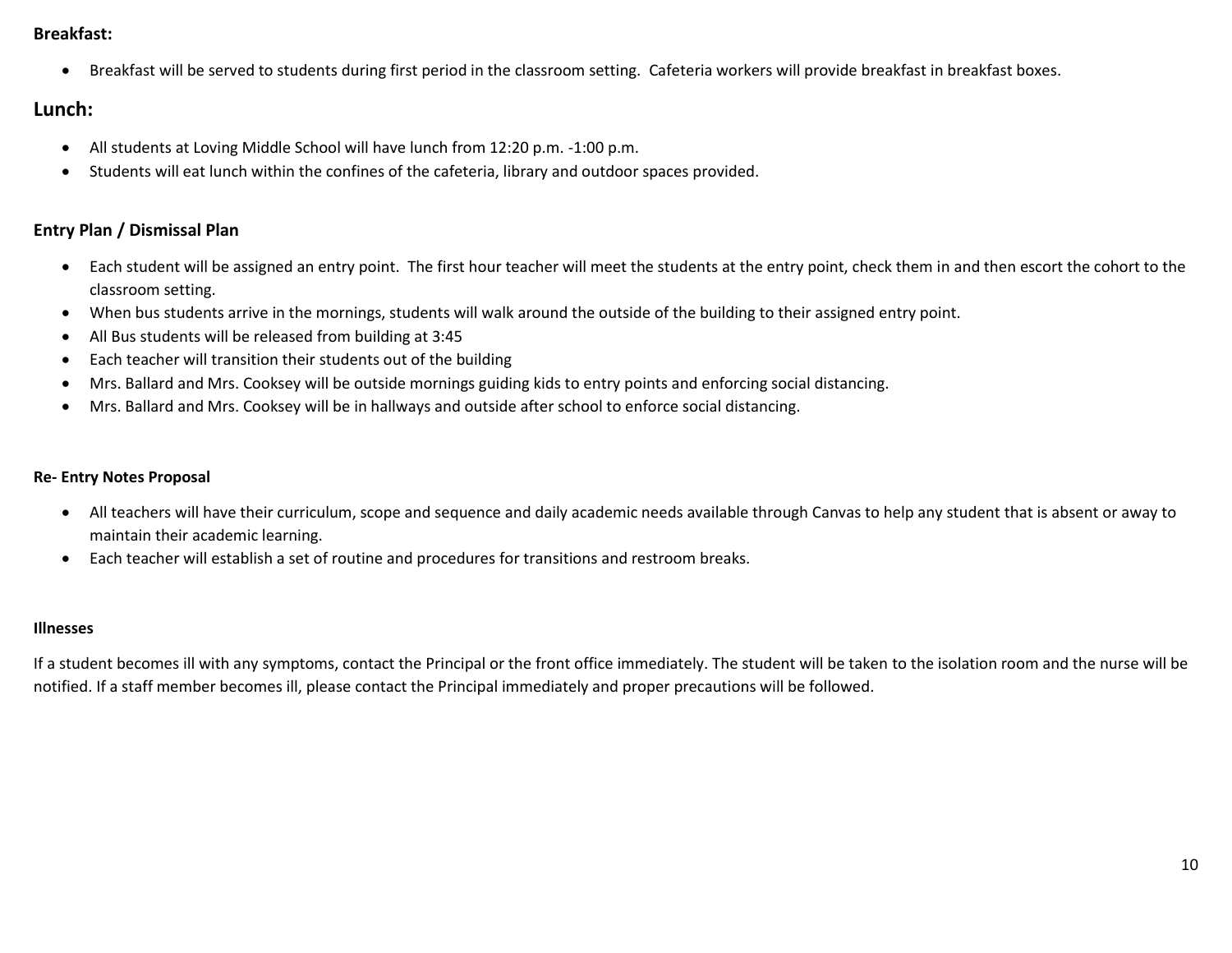#### **Student Checklist**

- Student Supplies
- Students need to bring the following items each day:
- Device and power cord (please charge devices overnight)
- Earbuds
- Clear water bottle
- Supplies such as pencils, paper, notebooks, etc.
- Mask

#### **Checklist for Staff**

- Label desks for student seating that is spaced appropriately
- Ensure hand sanitizer is available in an easily accessible location
- Synexis machine is on and at a minimum of the first setting
- Maintain a seating chart
- Maintain a log for students or other staff members who come in and out of the room

#### **Safety Assurances**

Health screenings for staff and students will take place should a situation arise that warrants them prior to entering the building. Students will enter and exit at certain points depending upon the assigned point of entry/exit.

In the classroom setting, desks are spaced apart appropriately. While this plan provides for reduced contact, it also allows flexibility for teachers to have small group instruction either virtually or safely in the classrooms during work blocks. Hand sanitizer will be provided in each classroom and many locations throughout the school. A centralized hand washing station will also be available in the science lab.

Only two students at a time will be allowed in the restrooms. High touch areas will be cleaned throughout the day.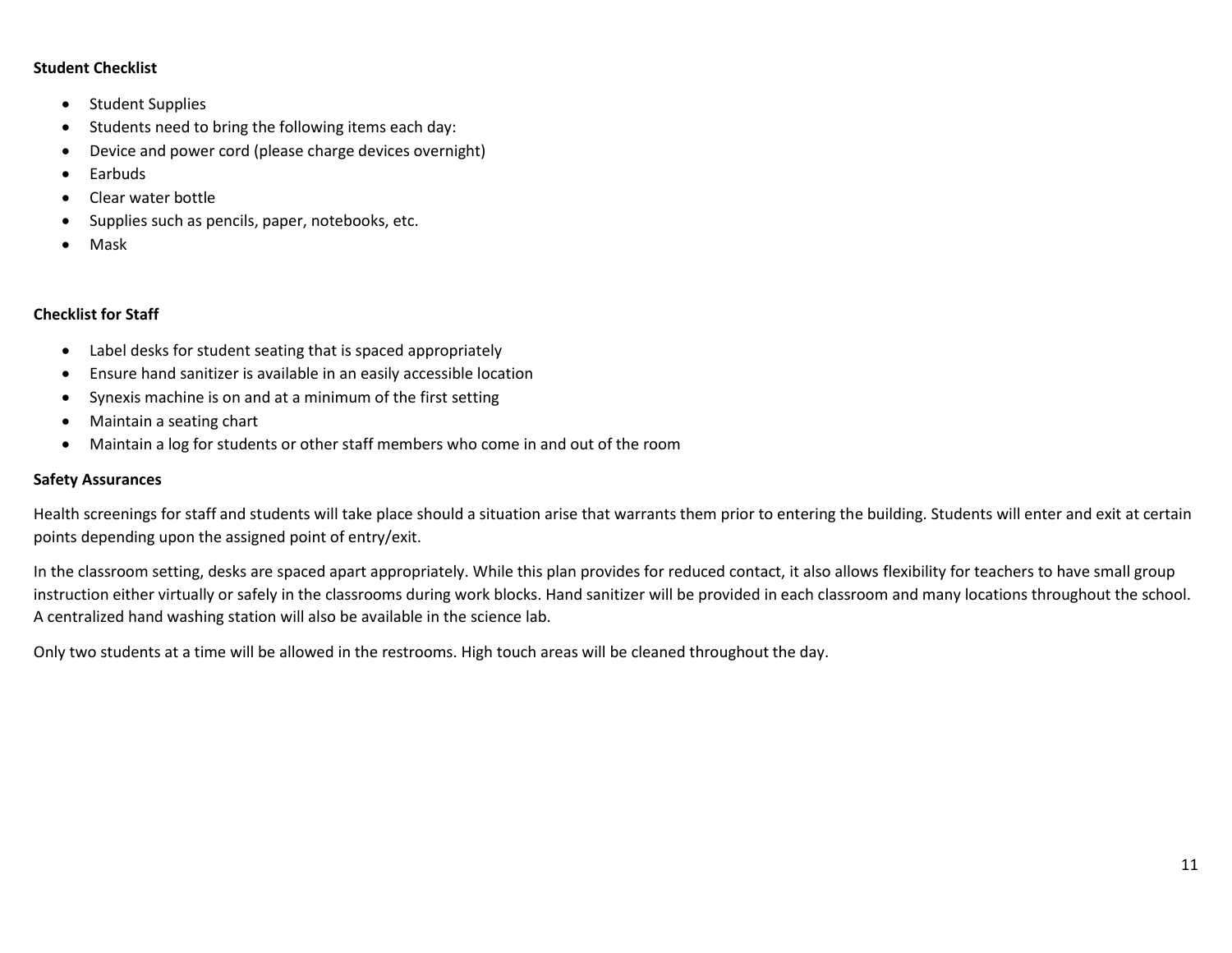# **Loving High School Re-entry FY22**

LHS Point of Contact: Catherine Bass chass@lovingschools.org 575-745-2025 (office) 575-361-3064 (cell)

# **Reopening**

Loving High School will return to full reentry on Monday, August 9, 2021.

| <b>Entrance</b>    | <b>Exit</b>        |
|--------------------|--------------------|
|                    |                    |
|                    |                    |
| Main Entrance #1:  | Main Entrance #1:  |
| Chacon             | Chacon             |
| Finch              | Cordova            |
| Forehand           | Finch              |
| Villegas / Romero  | Forehand           |
| Pina               | Villegas / Romero  |
| Patton             | Pina               |
| Front Entrance #2: | Patton             |
| Granado            | Front Entrance #2: |
| Gut-omen           | Granado            |
| Hill               | Gut-omen           |
| A Lopez            | Hill               |
| M Lopez            | A Lopez            |
| May                | May                |
| Band Entrance #3:  |                    |
| West               | Side Exit          |
|                    | Finch              |
|                    | M Lopez            |
|                    |                    |

# **Entrance and Exit Locations**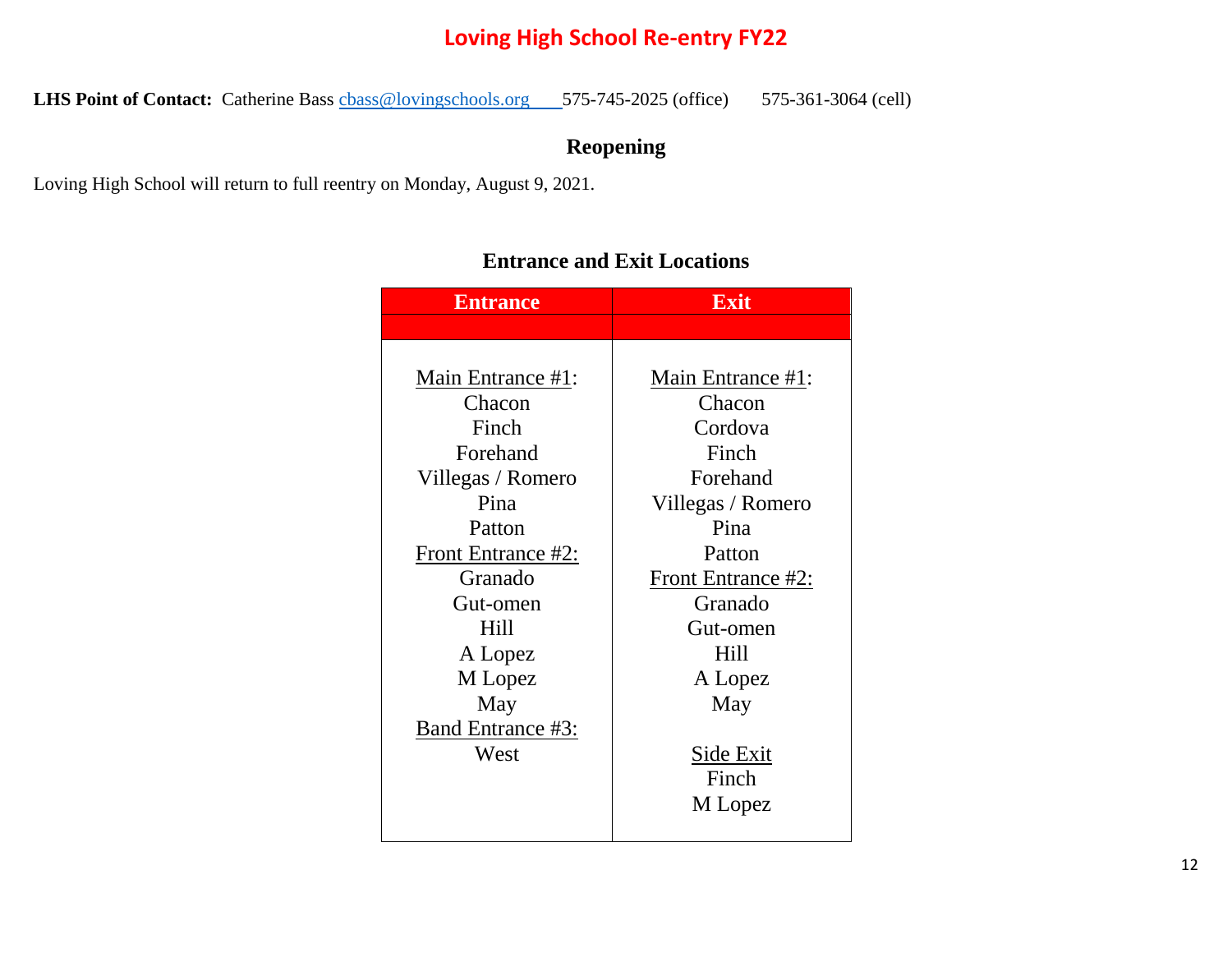

Cafeteria Entrance #4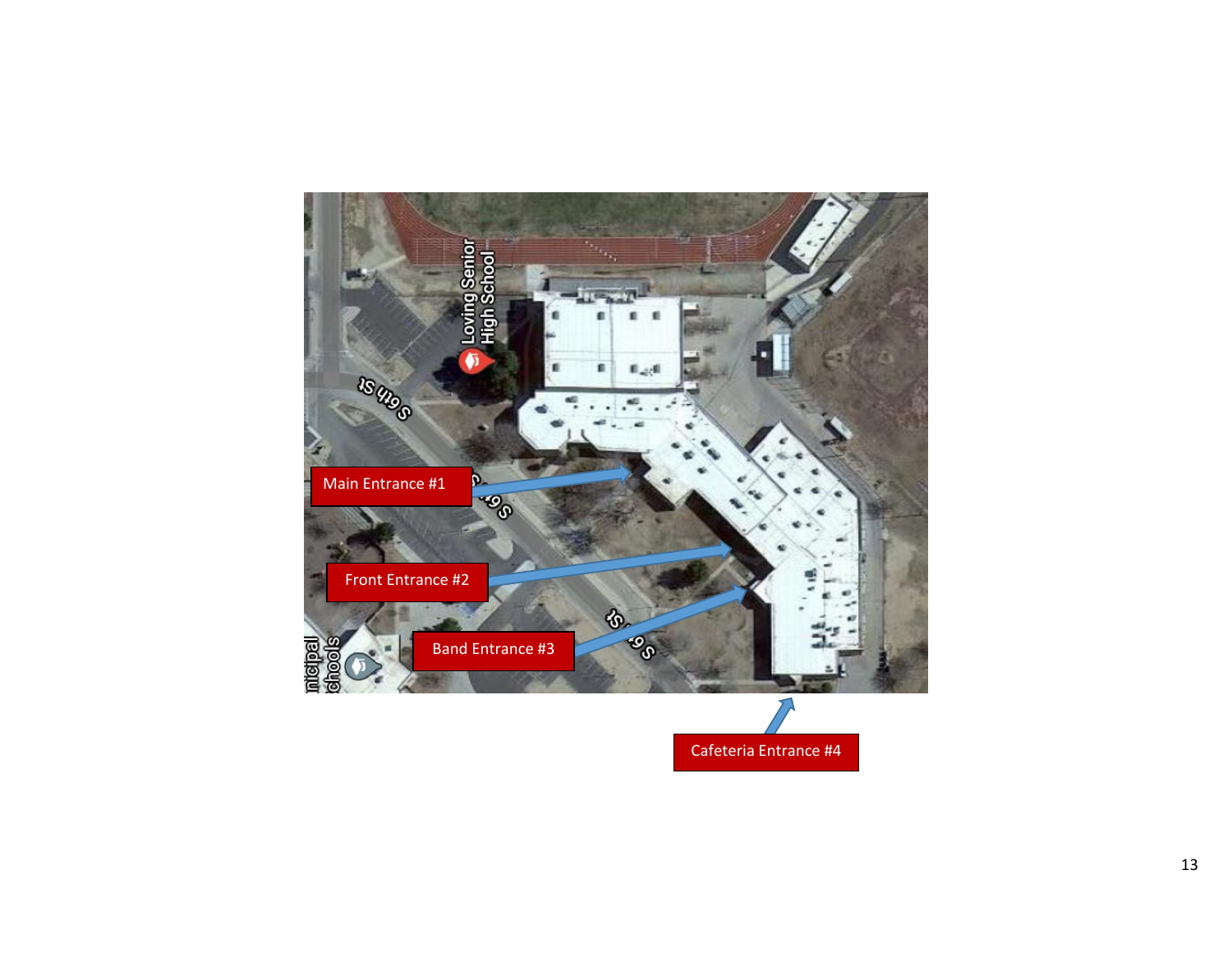# **Entrance and Exit Procedures**

The entry doors will open at 7:55 am. Staff members will ensure the students are appropriately prepared for entry. Staff will contact the Principal for any student that is identified as being ill prior to the student entering the building.

Teachers will monitor their assigned exit to ensure that students adhere to all policies and procedures.

## **Breakfast and Lunch Procedures**

Breakfast will be eaten in the classrooms during the advisory period. The cafeteria, gym, and lobby will be used for lunch locations as needed. Touchless trash cans will be placed in eating areas.

# **Morning Procedures**

Water bottles and devices will be distributed to students needing them by their assigned teachers to eliminate the need for students to come to the front office. Teachers will also determine if students need a device, and those will also be checked out to students.

### **Illnesses**

If a student becomes ill, contact the Principal or the front office immediately. The student will be taken to the isolation room and the nurse will be notified. If a staff member becomes ill, please contact the Principal immediately and proper precautions will be followed.

# **Student Supplies**

Students need to bring the following items each day:

- $\checkmark$  Device and power cord (please charge devices overnight), if assigned
- $\checkmark$  Earbuds
- $\checkmark$  Clear water bottle
- $\checkmark$  Supplies such as pencils, paper, notebooks, etc.

# **Checklist for Staff**

- 1. Arrange seating where students are physically separated to the extent possible, depending upon each class roster.
- 2. Ensure hand sanitizer is available in an easily accessible location.
- 3. Ensure the Synexis machine is on and at a minimum of the first setting. (It is recommended you turn your machine up to the third setting at the end of the day.)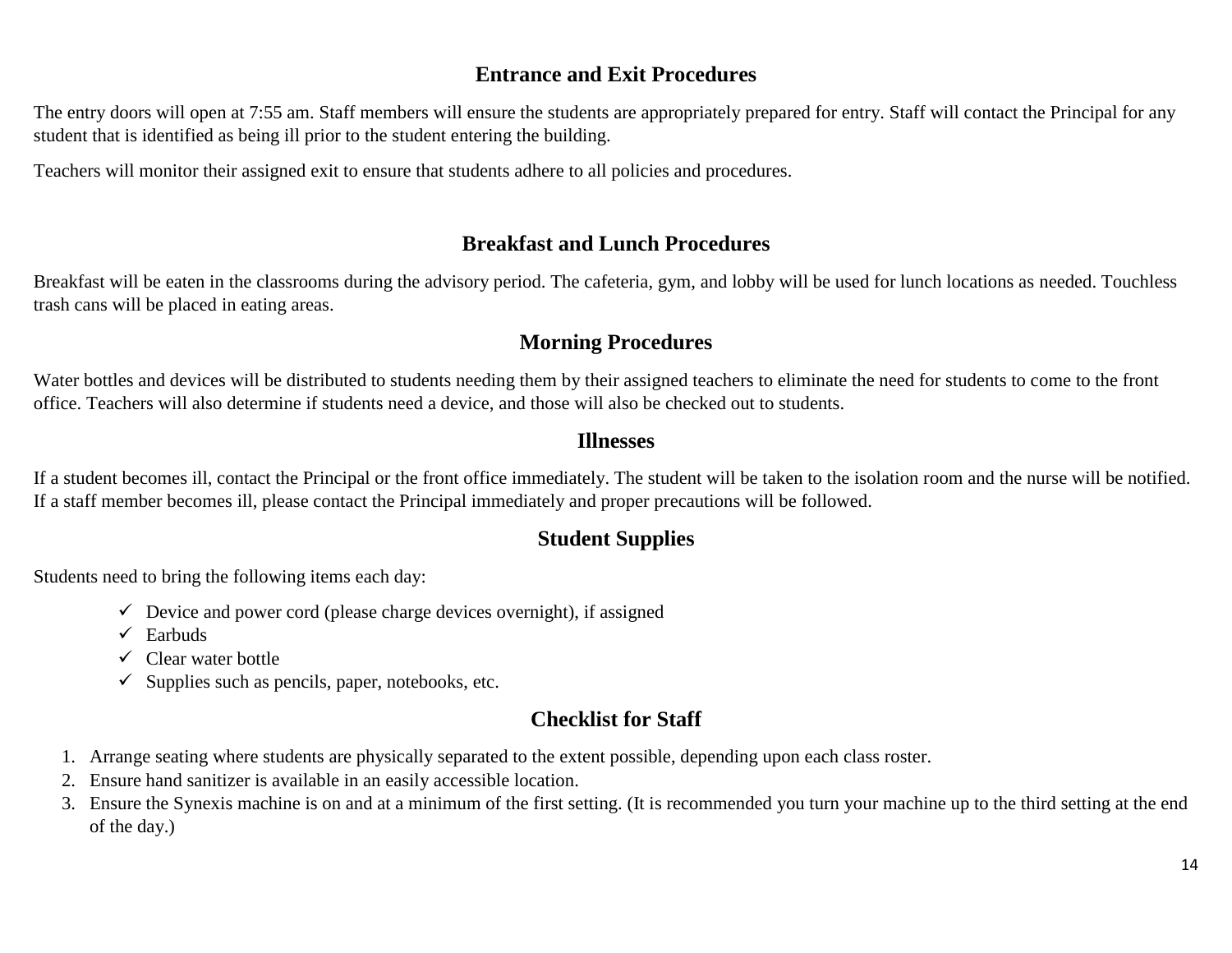- 4. Maintain a seating chart for each class. The seating chart feature in Synergy can be used.
- 5. Maintain a log for students or other staff members who come in and out of the room.

# **Classroom and Transition Procedures**

All students attending school in the building will rotate through their regular class schedule to maintain an optimal educational experience. Students will be expected to "stay in their lanes" in the hallways and maintain a steady traffic flow without congregating in the hallways. The back wing will release first, and then the front and trades wings will release at the same time for a continual traffic flow. Only two students will be allowed in the restrooms at a time.

All classes will follow guidelines, safety and sanitation protocols already established for LHS.

# **Safety Assurances**

If necessary, health screenings for staff and students will take place prior to entering the building. Multiple entrance and exit points are assigned at Loving High School (see page 2). Students will enter and exit at certain points depending upon their  $1<sup>st</sup>$  Period and  $7<sup>th</sup>$  Period classes.

In the classroom setting, students will be physically separated to the extent possible. Desks will be cleaned throughout the instructional day. Hand sanitizer will be provided in each classroom and many locations throughout the school. Hand washing stations are available in the science lab, Room 101, Room 108, the shop, and each restroom. Only two students at a time will be allowed in the restrooms. The water fountains will remain limited, but the bottle fillers can be used. High touch areas will be cleaned throughout the day.